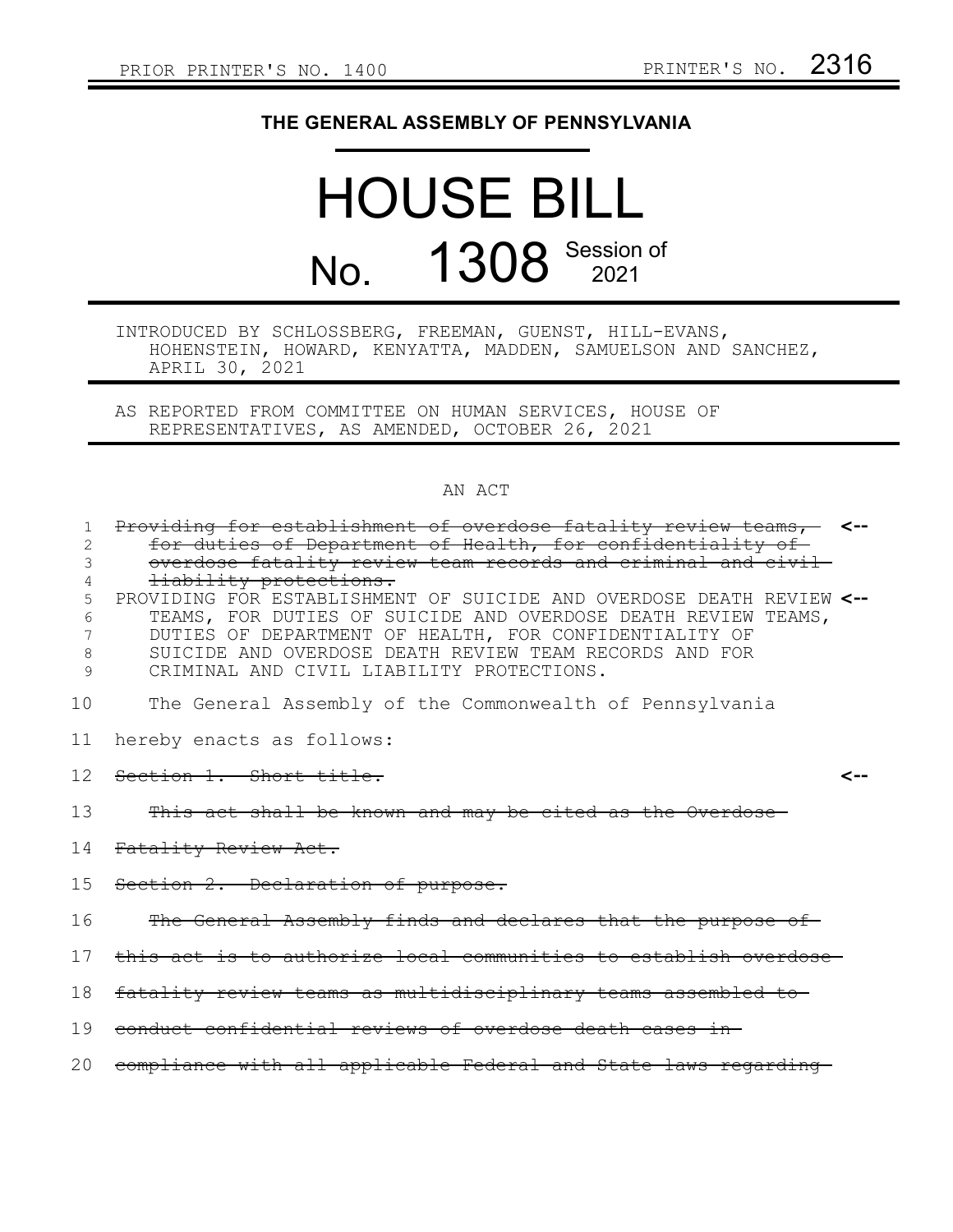| 1  | confidentiality.                                                  |
|----|-------------------------------------------------------------------|
| 2  | Section 3. Definitions.                                           |
| 3  | The following words and phrases when used in this act shall       |
| 4  | have the meanings given to them in this section unless the        |
| 5  | context clearly indicates otherwise:                              |
| 6  | "County." A county of the first class, second class, second-      |
| 7  | class A, third class, fourth class, fifth class, sixth class,     |
| 8  | seventh class and eighth class.                                   |
| 9  | "Deceased individual." An individual who died from a drug-        |
| 10 | overdose event.                                                   |
| 11 | "Department." The Department of Health of the Commonwealth.       |
| 12 | "Local department of health." Any of the following:               |
| 13 | (1) A local department of health established by a                 |
| 14 | municipality.                                                     |
| 15 | (2) A single-county department of health or joint-county          |
| 16 | department of health established under the act of August 24,      |
| 17 | $1951$ (P.L.1304, No.315), known as the Local Health-             |
| 18 | Administration Law.                                               |
| 19 | "Municipality." A county, city, borough, incorporated town-       |
| 20 | <del>or township.</del>                                           |
| 21 | "Overdose." A drug or alcohol overdose.                           |
| 22 | "Overdose fatality review team." An overdose fatality review      |
| 23 | team established under section 4(a).                              |
| 24 | Section 4. Establishment of overdose fatality review teams.       |
| 25 | (a) Establishment.--A local department of health shall-           |
| 26 | establish an overdose fatality review team for the purposes       |
| 27 | specified under this act. The overdose fatality review team-      |
| 28 | shall consist of the following individuals selected by the local- |
| 29 | department of health:                                             |
| 30 | (1) An individual licensed as a physician or an-                  |
|    |                                                                   |

20210HB1308PN2316 - 2 -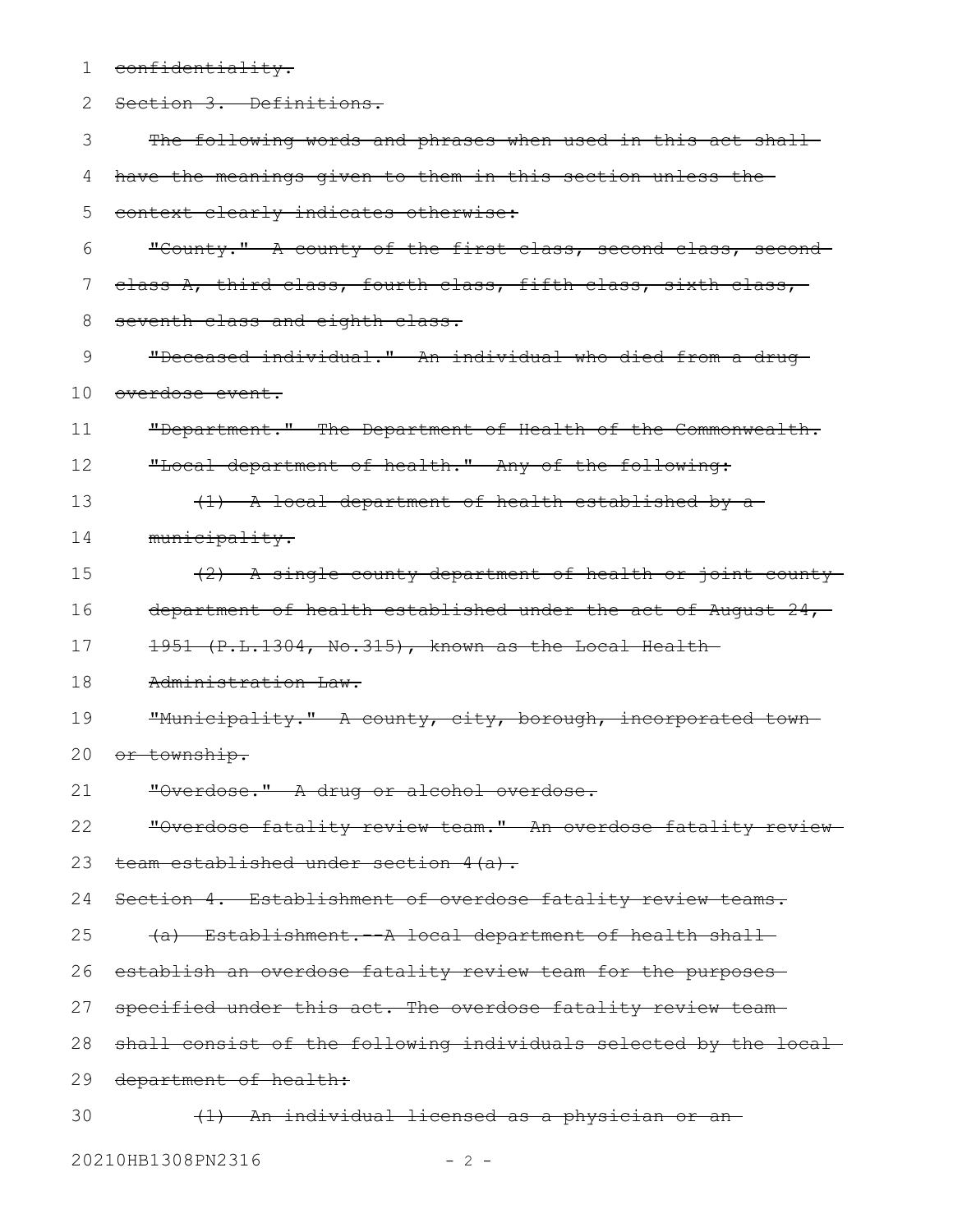| 1  | osteopathic physician who practices as a psychiatrist.         |
|----|----------------------------------------------------------------|
| 2  | (2) An individual licensed as a psychologist.                  |
| 3  | (3) A county coroner or medical examiner.                      |
| 4  | (4) A health care provider who specializes in the              |
| 5  | prevention, diagnosis and treatment of substance abuse         |
| 6  | disorders.                                                     |
| 7  | (5) A local behavioral health director or designee.            |
| 8  | (6) A local representative of an emergency medical-            |
| 9  | services provider.                                             |
| 10 | (7) An individual with a background in prescription drug-      |
| 11 | misuse and diversion.                                          |
| 12 | (8) An individual who is a member of the education-            |
| 13 | community with experience related to existing and potential    |
| 14 | substance abuse disorders and overdose prevention efforts for- |
| 15 | students in primary and secondary schools.                     |
| 16 | (9) An individual who is a member of the law enforcement       |
| 17 | community with experience related to existing and potential    |
| 18 | substance abuse disorders and overdose prevention efforts for- |
| 19 | individuals who are involved with the law enforcement system.  |
| 20 | (10) A representative of an organization that advocates        |
| 21 | for individuals with substance abuse disorders and their-      |
| 22 | family members.                                                |
| 23 | (11) Any other individual deemed necessary by the local-       |
| 24 | department of heath to administer the overdose fatality-       |
| 25 | review team's duties under this act, including an individual-  |
| 26 | with experience and knowledge regarding health, social         |
| 27 | services, law enforcement, education, emergency medicine,      |
| 28 | mental health, juvenile delinquency, adult and juvenile-       |
| 29 | probation or drug and alcohol abuse.                           |
| 30 | (b) Duties. An overdose fatality review team shall have all-   |
|    | 20210HB1308PN2316<br>$3 -$                                     |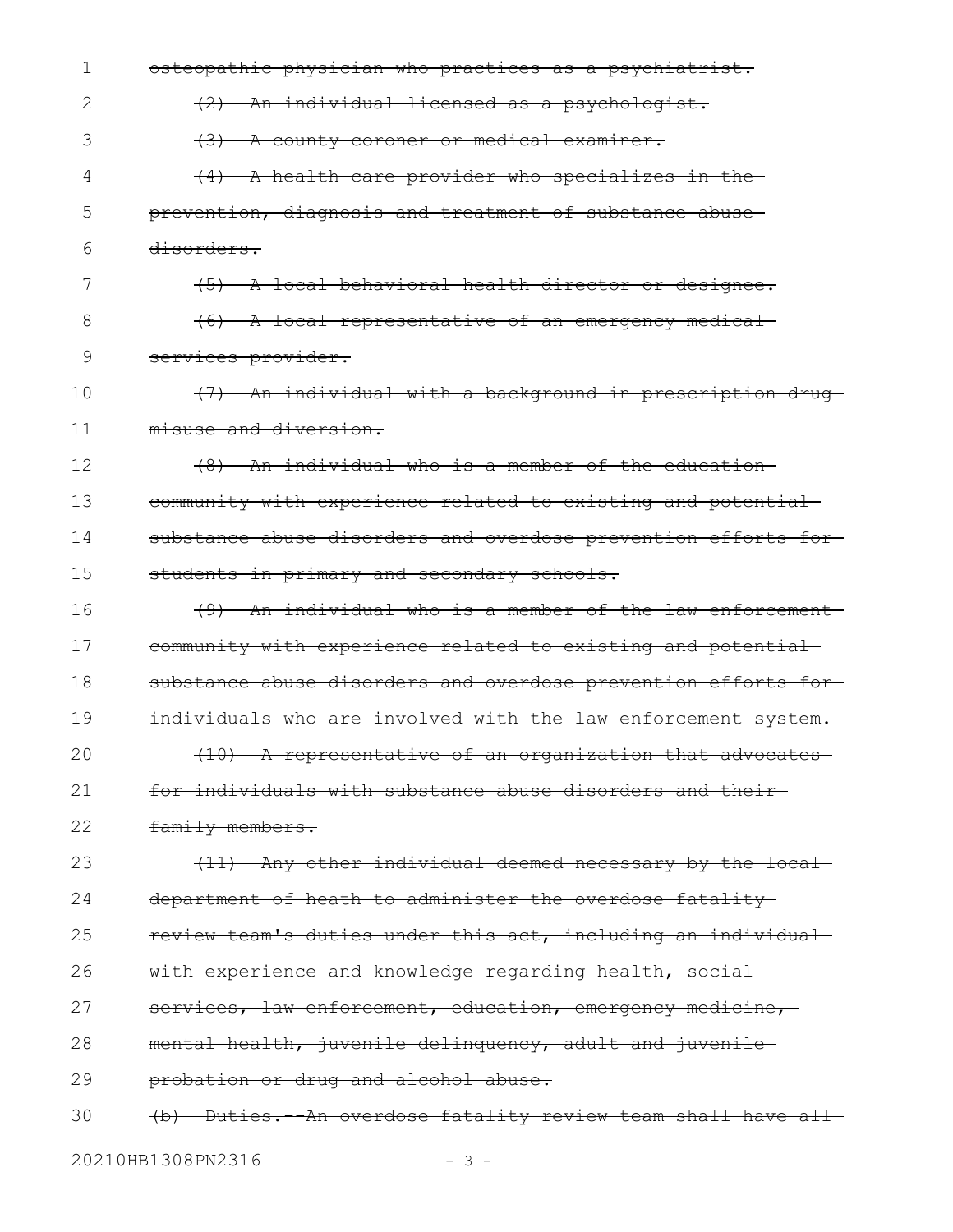1 of the following duties:

| 2  | (1) Upon receipt of a report of an overdose death that         |
|----|----------------------------------------------------------------|
| 3  | has been forwarded to the overdose fatality review team,       |
| 4  | conduct a multidisciplinary review of all available-           |
| 5  | information on the deceased individual.                        |
| 6  | (2) Establish policies and procedures for pooling all-         |
| 7  | available information on overdose deaths from State, county    |
| 8  | and local agencies, law enforcement and private entities that- |
| 9  | comply with all applicable Federal and State laws regarding    |
| 10 | confidentiality.                                               |
| 11 | (3) Identify points of contact between the deceased            |
| 12 | individual and health care systems, social services systems,   |
| 13 | eriminal justice systems and other systems involved with the   |
| 14 | deceased individual.                                           |
| 15 | (4) Identify the risk factors that put individuals at          |
| 16 | risk for an overdose within the overdose fatality review-      |
| 17 | team's jurisdiction.                                           |
| 18 | (5) Promote cooperation and coordination across State,         |
| 19 | county and local agencies involved in overdose-                |
| 20 | investigations.                                                |
| 21 | (6) Recommend improvements in sources of information           |
| 22 | relating to investigating reported overdose deaths, including  |
| 23 | standards for the uniform and consistent reporting of          |
| 24 | overdose deaths by law enforcement or other emergency service- |
| 25 | responders within the overdose fatality review team's-         |
| 26 | iurisdiction.                                                  |
| 27 | (7) Recommend improvements to State laws and local-            |
| 28 | partnerships, policies and practices to prevent overdose-      |
| 29 | deaths.                                                        |
| 30 | (c) Chair, vacancies and meetings. An overdose fatality        |
|    | 20210HB1308PN2316<br>-4-                                       |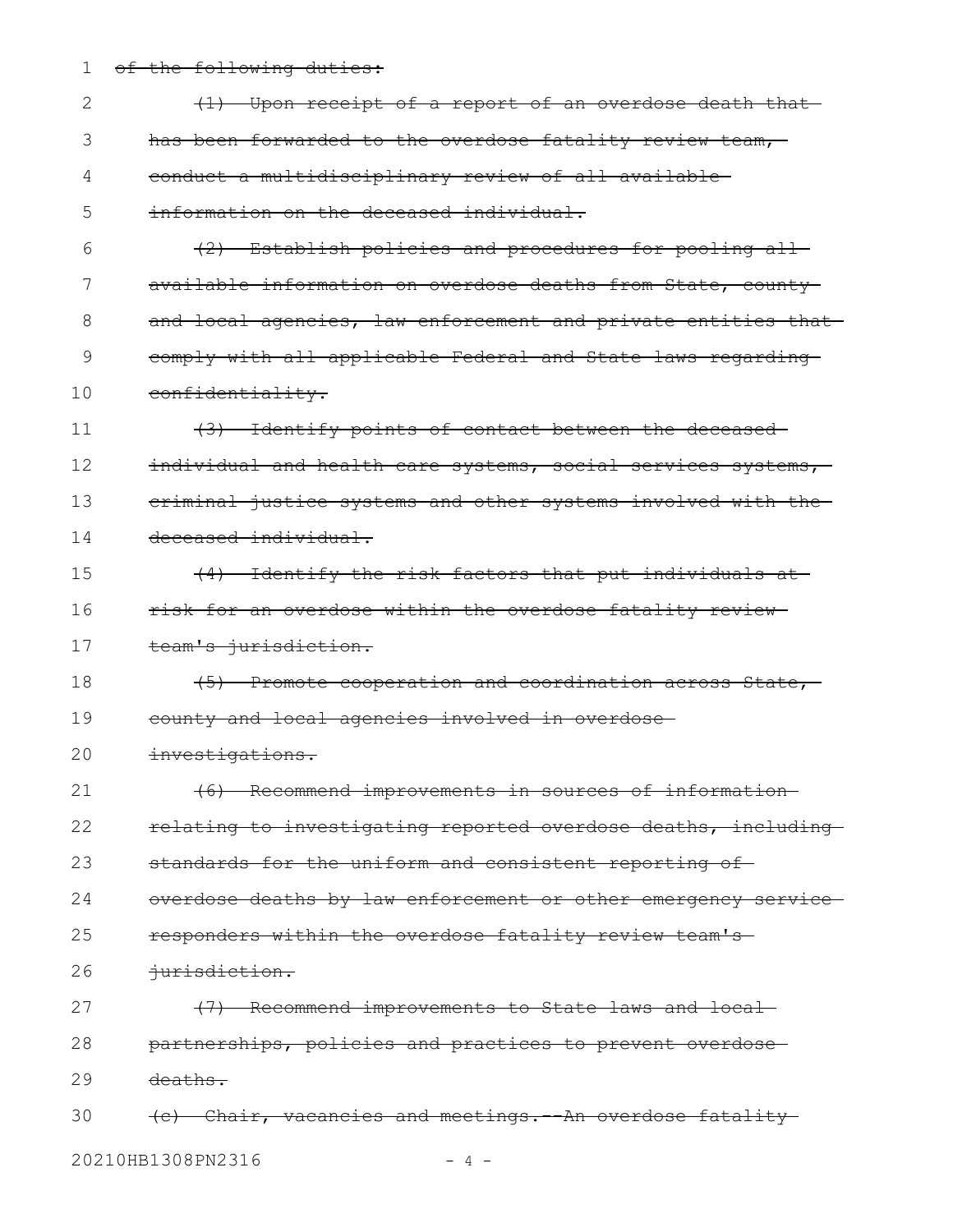review team shall select a chair by a majority vote of a quorum of the overdose fatality review team's members. A majority of the overdose fatality review team's members shall constitute a quorum. The overdose fatality review team shall meet at least quarterly to conduct business and review overdose fatality cases transmitted to the overdose fatality review team. A vacancy in the overdose fatality review team shall be filled in accordance with subsection  $(a)$ . (d) Interviews.--If an overdose fatality review team opts to contact a family member or caregiver of the deceased individual to conduct an interview with the family member or caregiver, the overdose fatality review team shall develop protocols for initiating the contact and conducting the interview. The protocols shall be based on trauma-informed care principles and address all of the following: (1) The overdose fatality review team's collection, use and disclosure of information and records to the family member or caregiver. (2) Providing notice to the family member or caregiver that the interview is voluntary. (3) Ensuring that information attained from the interview is confidential. (e) Annual report.--An overdose fatality review team shall summarize and share priority recommendations and aggregated, nonindividually identifiable findings in an annual report. A local department of health shall publish the annual report underthis subsection on the local department of health's publicly accessible Internet website for use by staff for a variety of purposes, including evaluations, policy considerations and health care program enhancements. The annual report under this 20210HB1308PN2316 - 5 -1 2 3 4 5 6 7 8 9 10 11 12 13 14 15 16 17 18 19 20 21 22 23 24 25 26 27 28 29 30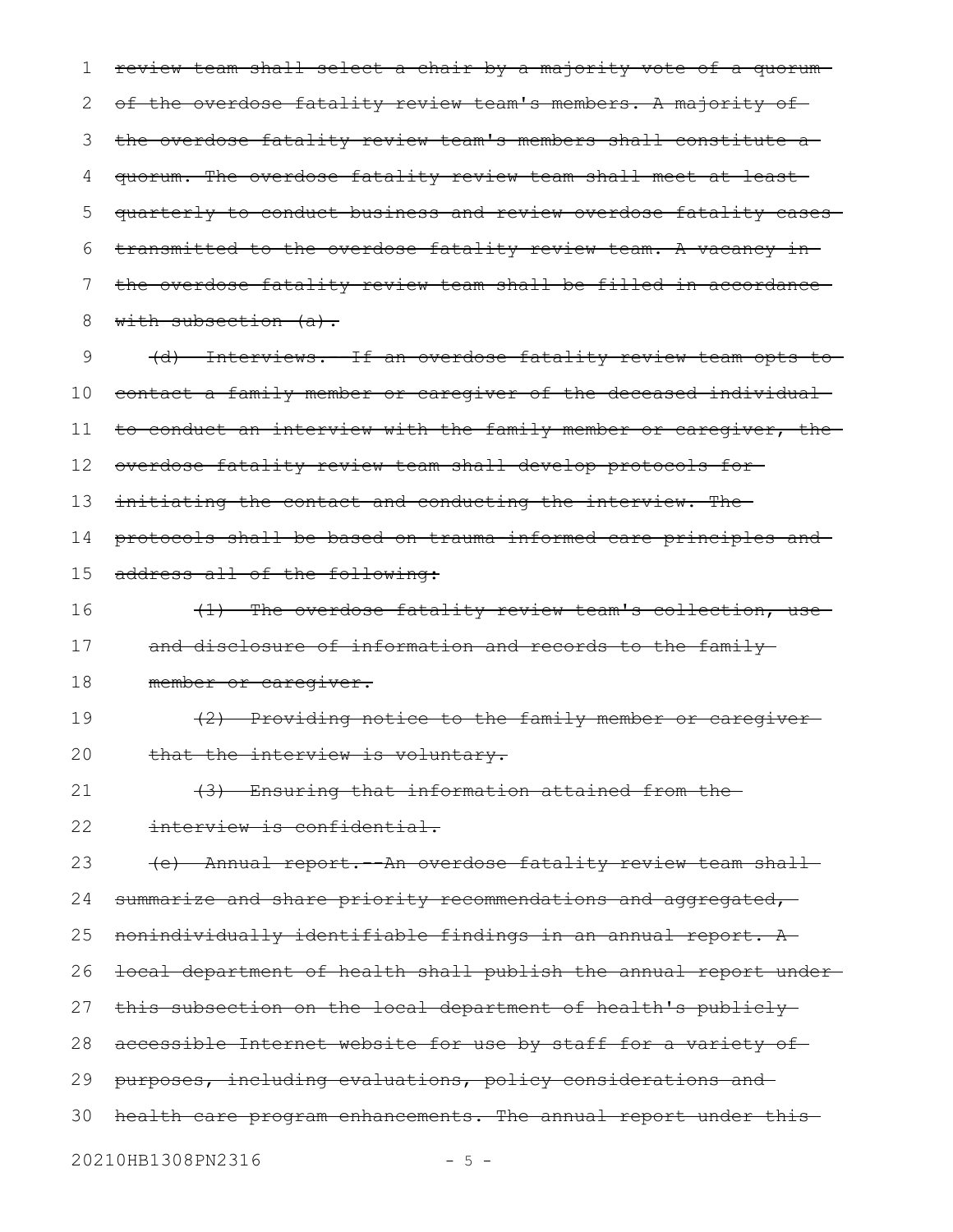| ı  | section shall comply with confidentiality requirements under- |
|----|---------------------------------------------------------------|
| 2  | $\text{section } 6(b)$ .                                      |
| 3  | Section 5. Duties of department.                              |
| 4  | The department, in collaboration with the Department of Drug- |
| 5  | and Alcohol Programs, shall have all of the following duties: |
| 6  | (1) Assist in collecting the reports of an overdose-          |
| 7  | fatality review team.                                         |
| 8  | (2) Provide technical assistance to an overdose fatality-     |
| 9  | review team in conducting overdose death reviews.             |
| 10 | (3) Facilitate communication among overdose fatality          |
| 11 | review teams.                                                 |
| 12 | (4) Transmit available information to an appropriate          |
| 13 | overdose fatality review team regarding an overdose death in- |
| 14 | the overdose fatality review team's jurisdiction, including   |
| 15 | all of the following information:                             |
| 16 | (i) The deceased individual's age, race, gender,              |
| 17 | county of residence and county of death.                      |
| 18 | (ii) The date, manner, cause and specific-                    |
| 19 | circumstances of the overdose death as recorded on the        |
| 20 | deceased individual's completed death certificate.            |
| 21 | (5) Provide an overdose fatality review team access to        |
| 22 | all of the following:                                         |
| 23 | (i) Information and records maintained by a health-           |
| 24 | care provider related to the deceased individual's-           |
| 25 | physical health, mental health and substance abuse-           |
| 26 | disorder treatment.                                           |
| 27 | (ii) Any relevant information and records maintained          |
| 28 | by a State or local agency, including any of the              |
| 29 | following:                                                    |
| 30 | (A) The deceased individual's criminal history-               |
|    |                                                               |

20210HB1308PN2316 - 6 -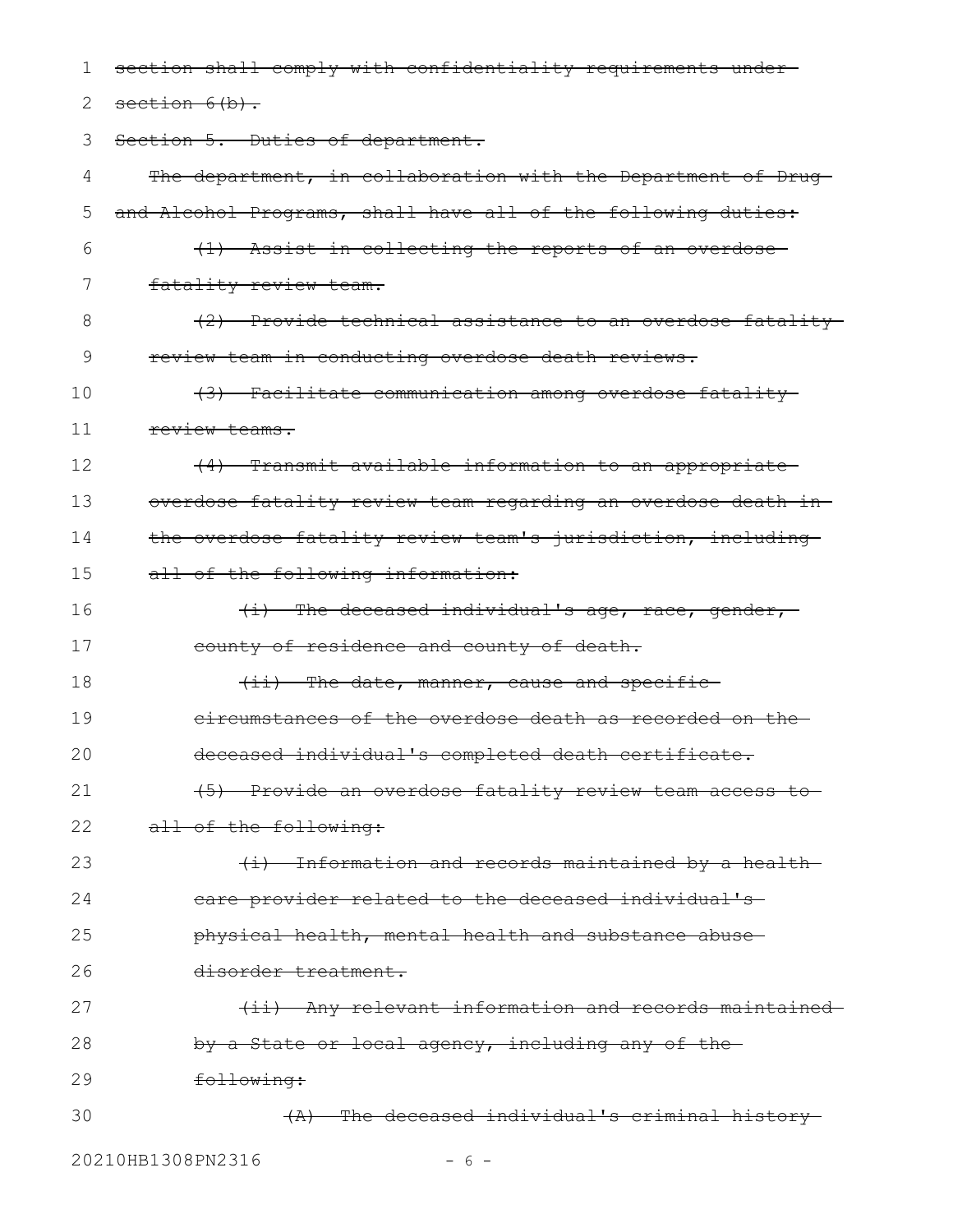| 1  | records and records of probation and parole if the                 |
|----|--------------------------------------------------------------------|
| 2  | transmission of the records does not affect an-                    |
| 3  | ongoing criminal investigation.                                    |
| 4  | (B) The deceased individual's access to various-                   |
| 5  | lethal means, social service records, school records-              |
| 6  | and educational histories and coroner or medical-                  |
| 7  | examiner records, including autopsy and toxicology-                |
| 8  | reports.                                                           |
| 9  | (6) Promulgate regulations necessary to implement this             |
| 10 | $\det$ .                                                           |
| 11 | Section 6. Confidentiality of overdose fatality review team-       |
| 12 | <del>records.</del>                                                |
| 13 | (a) Meetings. An overdose fatality review team meeting             |
| 14 | shall be closed to the public and information discussed at the-    |
| 15 | meeting shall be deemed confidential.                              |
| 16 | (b) Records. The proceedings, records and opinions reviewed        |
| 17 | by an overdose fatality review team shall remain confidential      |
| 18 | and may not be disclosed under the act of February 14, 2008-       |
| 19 | (P.L.6, No.3), known as the Right to Know Law. The proceedings,    |
|    | 20 records and opinions of an overdose fatality review team shall- |
| 21 | be confidential and may not be subject to discovery, subpoena or   |
| 22 | introduction into evidence in a criminal or civil proceeding. A    |
| 23 | member of an overdose fatality review team may not be questioned   |
| 24 | in a criminal or civil proceeding regarding information-           |
| 25 | presented in or opinions formed as a result of a meeting of the-   |
| 26 | overdose fatality review team. Nothing in this subsection shall-   |
| 27 | be construed to prevent a member of an overdose fatality review-   |
| 28 | team from testifying in a criminal or civil proceeding to-         |
| 29 | information obtained independently of the overdose fatality        |
| 30 | review team or which is public information.                        |
|    |                                                                    |

20210HB1308PN2316 - 7 -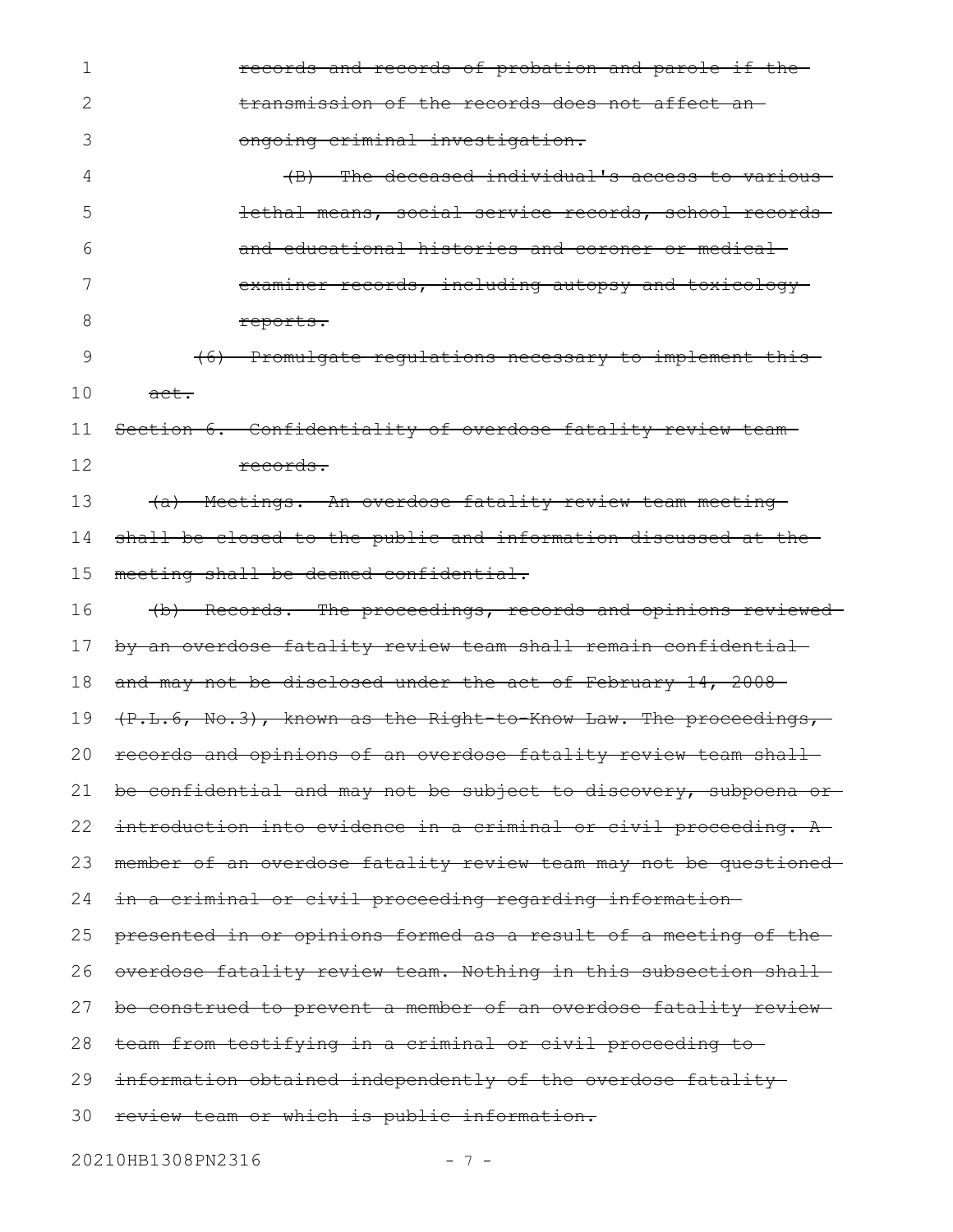Section 7. Criminal and civil liability protections. 1

An individual who, in good faith, participates as a member of 2

an overdose fatality review team or provides information to 3

achieve the duties of an overdose fatality review team may not 4

be subject to criminal or civil liability as a result of the 5

participation or information. 6

Section 8. Effective date. 7

This act shall take effect in 30 days. 8

9 SECTION 1. SHORT TITLE.

THIS ACT SHALL BE KNOWN AND MAY BE CITED AS THE SUICIDE AND 11 OVERDOSE DEATH REVIEW ACT. 10

**<--**

12 SECTION 2. DEFINITIONS.

THE FOLLOWING WORDS AND PHRASES WHEN USED IN THIS ACT SHALL 14 HAVE THE MEANINGS GIVEN TO THEM IN THIS SECTION UNLESS THE CONTEXT CLEARLY INDICATES OTHERWISE: 15 13

"COUNTY." A COUNTY OF THE FIRST CLASS, SECOND CLASS, SECOND CLASS A, THIRD CLASS, FOURTH CLASS, FIFTH CLASS, SIXTH CLASS, 17 18 SEVENTH CLASS AND EIGHTH CLASS. 16

"DECEASED INDIVIDUAL." AN INDIVIDUAL WHO DIED BY SUICIDE OR FATAL OVERDOSE. 20 19

"DEPARTMENT." THE DEPARTMENT OF HEALTH OF THE COMMONWEALTH. "LOCAL DEPARTMENT OF HEALTH." ANY OF THE FOLLOWING: 21 22

(1) A LOCAL DEPARTMENT OF HEALTH ESTABLISHED BY A MUNICIPALITY. 23 24

(2) A SINGLE-COUNTY DEPARTMENT OF HEALTH OR JOINT-COUNTY DEPARTMENT OF HEALTH ESTABLISHED UNDER THE ACT OF AUGUST 24, 1951 (P.L.1304, NO.315), KNOWN AS THE LOCAL HEALTH 25 26 27

ADMINISTRATION LAW. 28

"MUNICIPALITY." A COUNTY, CITY, BOROUGH, INCORPORATED TOWN 30 OR TOWNSHIP. 29

20210HB1308PN2316 - 8 -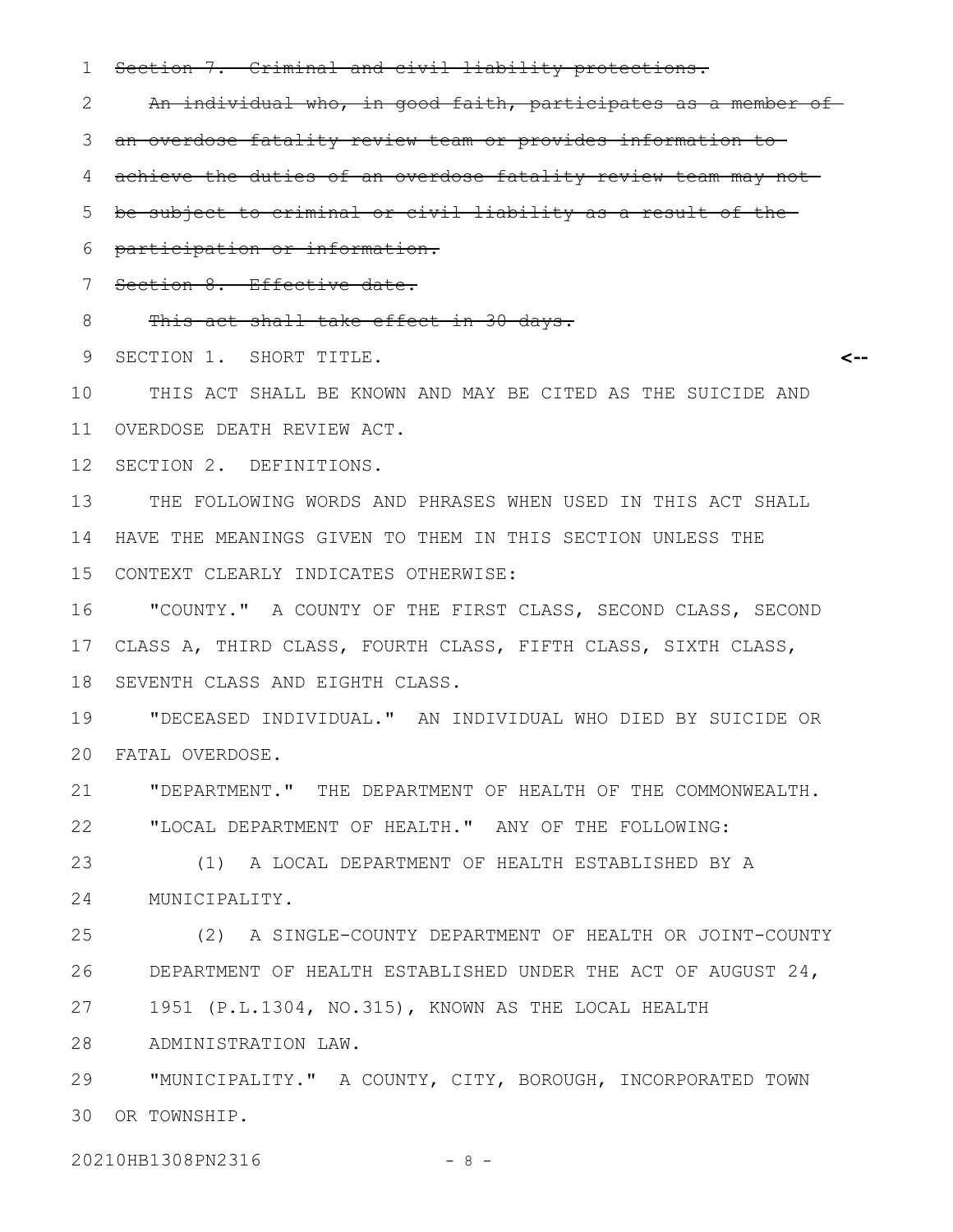"OVERDOSE." A DRUG OR ALCOHOL OVERDOSE. 1

"SUICIDE AND OVERDOSE DEATH REVIEW TEAM." A SUICIDE AND OVERDOSE DEATH REVIEW TEAM ESTABLISHED UNDER SECTION 3(A). SECTION 3. ESTABLISHMENT OF SUICIDE AND OVERDOSE DEATH REVIEW TEAMS. 2 3 4 5

(A) ESTABLISHMENT.--A LOCAL DEPARTMENT OF HEALTH MAY ESTABLISH A SUICIDE AND OVERDOSE DEATH REVIEW TEAM FOR THE PURPOSE OF GATHERING INFORMATION CONCERNING SUICIDES AND OVERDOSE FATALITIES AND TO USE THE INFORMATION GATHERED TO IMPROVE COMMUNITY RESOURCES AND SYSTEMS OF CARE TO REDUCE SUICIDES AND OVERDOSE FATALITIES. THE FOLLOWING SHALL APPLY: 6 7 8 9 10 11

(1) A SUICIDE AND OVERDOSE DEATH REVIEW TEAM MAY BE ESTABLISHED IN A COUNTY OR MULTIPLE COUNTIES IN THIS COMMONWEALTH. 12 13 14

(2) UPON THE ESTABLISHMENT OF A SUICIDE AND OVERDOSE DEATH REVIEW TEAM, THE SUICIDE AND OVERDOSE DEATH REVIEW TEAM SHALL NOTIFY THE DEPARTMENT OF THE ESTABLISHMENT OF THE SUICIDE AND OVERDOSE DEATH REVIEW TEAM. 15 16 17 18

(3) A SUICIDE AND OVERDOSE DEATH REVIEW TEAM SHALL BE MULTIDISCIPLINARY AND CULTURALLY DIVERSE AND INCLUDE PROFESSIONALS AND REPRESENTATIVES FROM ORGANIZATIONS THAT PROVIDE SERVICES OR COMMUNITY RESOURCES FOR FAMILIES IN THE COMMUNITY SERVED BY THE SUICIDE AND OVERDOSE DEATH REVIEW TEAM. 19 20 21 22 23 24

(B) MEMBERSHIP.-- 25

(1) A LOCAL DEPARTMENT OF HEALTH SHALL SELECT THE FOLLOWING MEMBERS FOR A SUICIDE AND OVERDOSE DEATH REVIEW TEAM: 26 27 28

(I) A CORONER OR MEDICAL EXAMINER. 29

(II) A PATHOLOGIST. 30

20210HB1308PN2316 - 9 -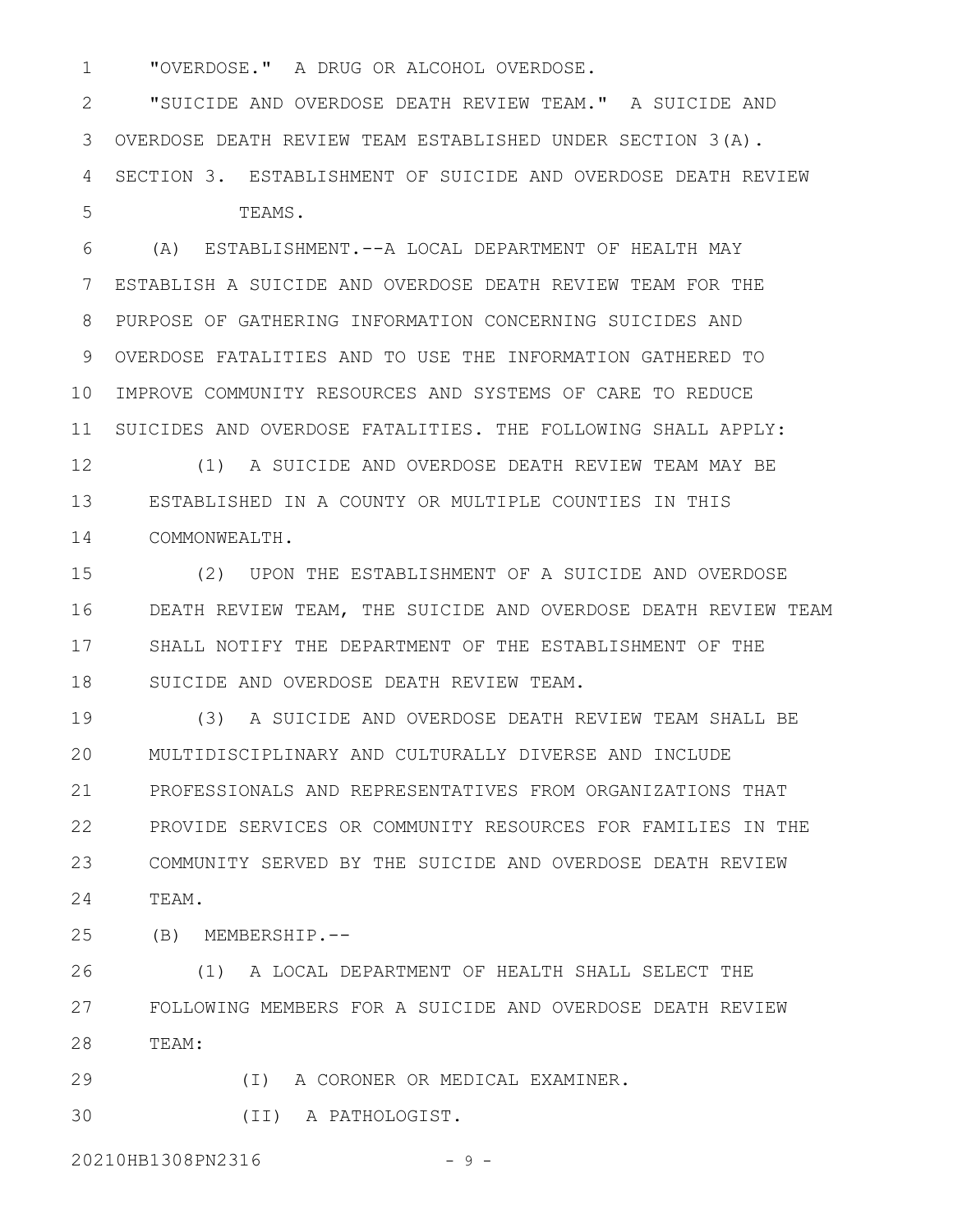(III) A LICENSED PSYCHOLOGIST UNDER THE ACT OF MARCH 23, 1972 (P.L.136, NO.52), KNOWN AS THE PROFESSIONAL PSYCHOLOGISTS PRACTICE ACT. 1 2 3

(IV) A LICENSED PHYSICIAN UNDER THE ACT OF DECEMBER 20, 1985 (P.L.457, NO.112), KNOWN AS THE MEDICAL PRACTICE ACT OF 1985, OR A LICENSED PHYSICIAN UNDER THE ACT OF OCTOBER 5, 1978 (P.L.1109, NO.261), KNOWN AS THE OSTEOPATHIC MEDICAL PRACTICE ACT, WHO PRACTICES AS A PSYCHIATRIST. 4 5 6 7 8 9

(V) A LOCAL BEHAVIORAL HEALTH DIRECTOR OR A DESIGNEE. 10 11

(VI) AN INDIVIDUAL WHO IS A MEMBER OF THE EDUCATION COMMUNITY WITH EXPERIENCE REGARDING EXISTING AND POTENTIAL SUICIDE AND OVERDOSE PREVENTION EFFORTS FOR STUDENTS IN PRIMARY AND SECONDARY SCHOOLS. 12 13 14 15

(VII) AN INDIVIDUAL WHO IS A MEMBER OF THE LAW ENFORCEMENT COMMUNITY WITH EXPERIENCE REGARDING EXISTING AND POTENTIAL SUICIDE AND OVERDOSE PREVENTION EFFORTS FOR INDIVIDUALS WHO ARE INVOLVED WITH THE LAW ENFORCEMENT SYSTEM. 16 17 18 19 20

(VIII) A REPRESENTATIVE OF AN ORGANIZATION THAT ADVOCATES FOR INDIVIDUALS WITH MENTAL ILLNESSES AND THEIR FAMILY MEMBERS. 21 22 23

(IX) A REPRESENTATIVE OF AN ORGANIZATION THAT ADVOCATES FOR INDIVIDUALS WITH SUBSTANCE ABUSE DISORDERS AND THEIR FAMILY MEMBERS. 24 25 26

(X) A REPRESENTATIVE FROM A SINGLE COUNTY AUTHORITY. (2) IN ADDITION TO THE MEMBERS SELECTED UNDER PARAGRAPH (1), A LOCAL DEPARTMENT OF HEALTH MAY SELECT MEMBERS FOR A SUICIDE AND OVERDOSE DEATH REVIEW TEAM AS DEEMED NECESSARY BY 27 28 29 30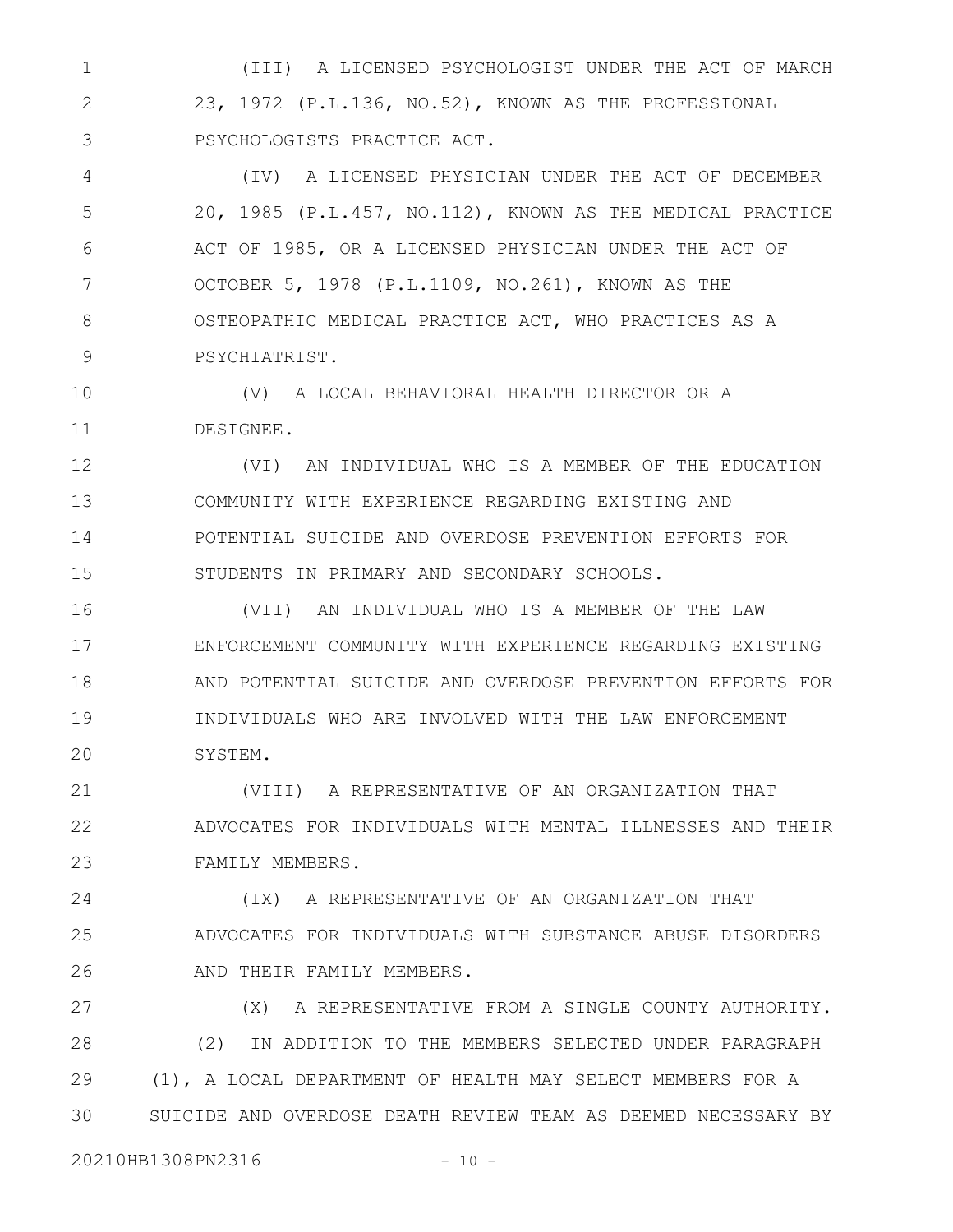THE LOCAL DEPARTMENT OF HEALTH TO ADMINISTER THE SUICIDE AND OVERDOSE DEATH REVIEW TEAM'S DUTIES UNDER SECTION 4, INCLUDING AN INDIVIDUAL WITH EXPERIENCE AND KNOWLEDGE REGARDING HEALTH, SOCIAL SERVICES, LAW ENFORCEMENT, EDUCATION, EMERGENCY MEDICINE, MENTAL HEALTH, JUVENILE DELINQUENCY, ADULT AND JUVENILE PROBATION OR DRUG AND ALCOHOL ABUSE. 1 2 3 4 5 6 7

(C) CHAIR, VACANCIES AND MEETINGS.--A SUICIDE AND OVERDOSE DEATH REVIEW TEAM SHALL SELECT A CHAIR BY A MAJORITY VOTE OF A QUORUM OF THE SUICIDE AND OVERDOSE DEATH REVIEW TEAM'S MEMBERS. A MAJORITY OF THE SUICIDE AND OVERDOSE DEATH REVIEW TEAM'S MEMBERS SHALL CONSTITUTE A QUORUM. THE SUICIDE AND OVERDOSE DEATH REVIEW TEAM SHALL MEET AT LEAST QUARTERLY TO CONDUCT 13 14 BUSINESS AND REVIEW QUALIFYING DEATHS UNDER SECTION 4(B). A VACANCY IN THE SUICIDE AND OVERDOSE DEATH REVIEW TEAM SHALL BE FILLED IN ACCORDANCE WITH SUBSECTION (B). 8 9 10 11 12 15 16

SECTION 4. DUTIES OF SUICIDE AND OVERDOSE DEATH REVIEW TEAMS. (A) DUTIES.--UPON RECEIPT OF A REPORT OF A QUALIFYING DEATH UNDER SUBSECTION (B), A SUICIDE AND OVERDOSE DEATH REVIEW TEAM SHALL CONDUCT A MULTI-DISCIPLINARY REVIEW OF ALL AVAILABLE INFORMATION ON THE DECEASED INDIVIDUAL. THE SUICIDE AND OVERDOSE DEATH REVIEW TEAM SHALL HAVE ALL OF THE FOLLOWING DUTIES: 17 18 19 20 21 22

(1) IDENTIFY THE FACTORS THAT CONTRIBUTED TO THE DEATH OF THE DECEASED INDIVIDUAL. 23 24

(2) DETERMINE WHETHER SIMILAR FATALITIES MAY BE PREVENTED IN THE FUTURE. 25 26

(3) IF APPLICABLE, IDENTIFY ANY OF THE FOLLOWING: (I) POINTS OF CONTACT BETWEEN THE DECEASED INDIVIDUAL AND HEALTH CARE SYSTEMS, SOCIAL SERVICES SYSTEMS, CRIMINAL JUSTICE SYSTEMS AND OTHER SYSTEMS 27 28 29 30

20210HB1308PN2316 - 11 -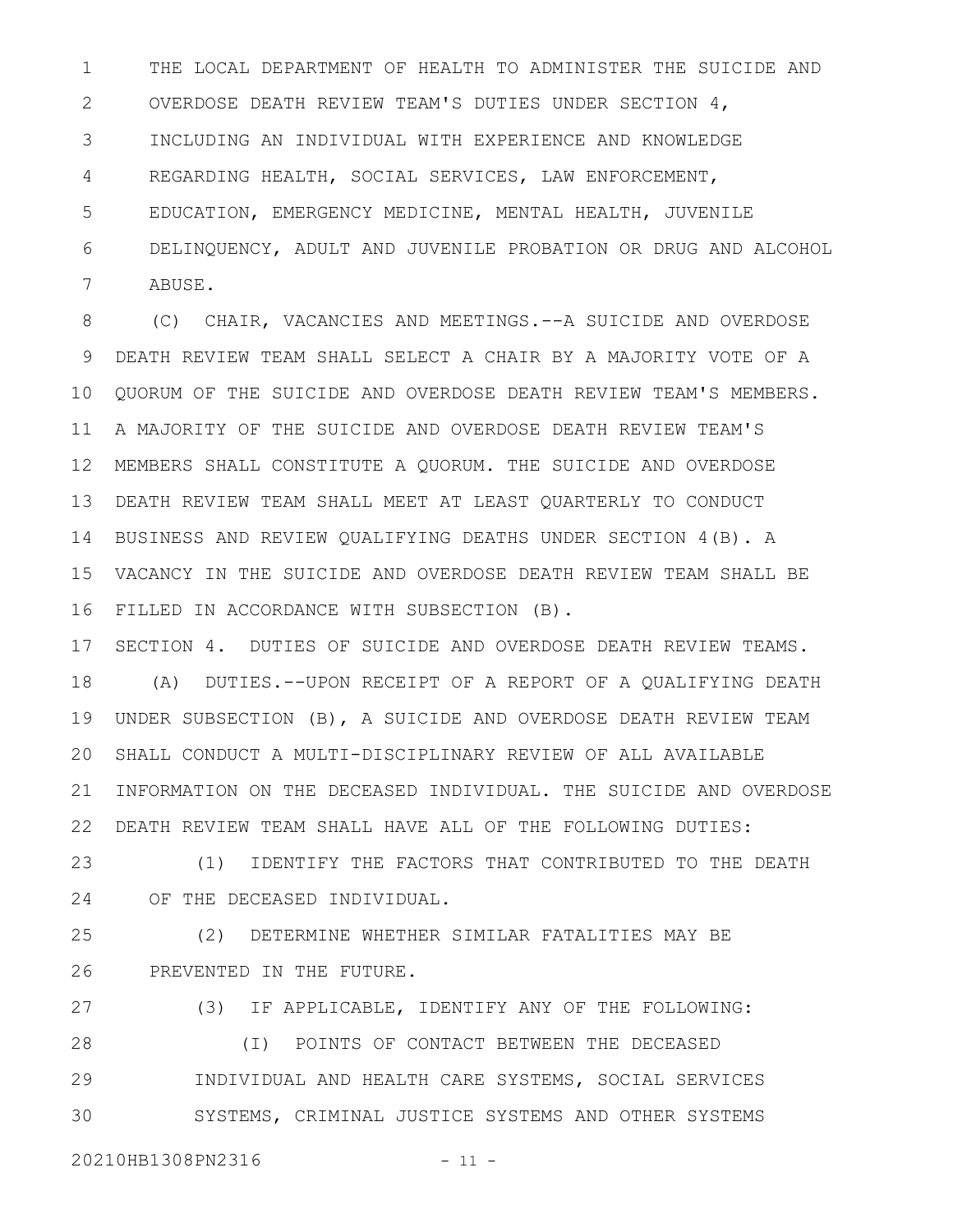(II) RESOURCES THAT MAY BE USED TO ASSIST IN THE PREVENTION OF A SIMILAR DEATH. 2 3

INVOLVED WITH THE DECEASED INDIVIDUAL.

(4) IF APPLICABLE, IDENTIFY SOLUTIONS FOR THE PURPOSE OF ANY OF THE FOLLOWING: 4 5

(I) IMPROVING PRACTICE AND POLICY.

(II) PROMOTING COORDINATION BETWEEN STATE, COUNTY AND LOCAL AGENCIES, LAW ENFORCEMENT, PRIVATE ENTITIES AND RESOURCES IDENTIFIED UNDER PARAGRAPH (3)(II). 7 8 9

(III) CONSOLIDATING ALL AVAILABLE INFORMATION ON SUICIDE AND OVERDOSE FATALITIES FROM STATE, COUNTY AND LOCAL AGENCIES, LAW ENFORCEMENT AND PRIVATE ENTITIES IN ACCORDANCE WITH ALL APPLICABLE FEDERAL AND STATE LAWS REGARDING CONFIDENTIALITY. 10 11 12 13 14

(B) QUALIFYING DEATHS.--A SUICIDE AND OVERDOSE DEATH REVIEW TEAM SHALL REVIEW THE DEATH OF AN INDIVIDUAL WHOSE DEATH OCCURRED IN THE AREA SERVED BY THE SUICIDE AND OVERDOSE DEATH 17 18 REVIEW TEAM IF ANY OF THE FOLLOWING CONDITIONS ARE MET: 15 16

(1) THE INDIVIDUAL'S CAUSE OF DEATH IS LISTED AS ANY OF THE FOLLOWING: 19 20

(I) POISONING. 21

(II) INTOXICATION. 22

- (III) TOXICITY. 23
- (IV) INHALATION. 24
- (V) INGESTION. 25
- (VI) OVERDOSE. 26
- (VII) EXPOSURE. 27
- (VIII) CHEMICAL USE. 28

(IX) NEONATAL ABSTINENCE SYNDROME EFFECTS. 29

(2) THE INDIVIDUAL'S MANNER OF DEATH IS CLASSIFIED AS 30

20210HB1308PN2316 - 12 -

1

6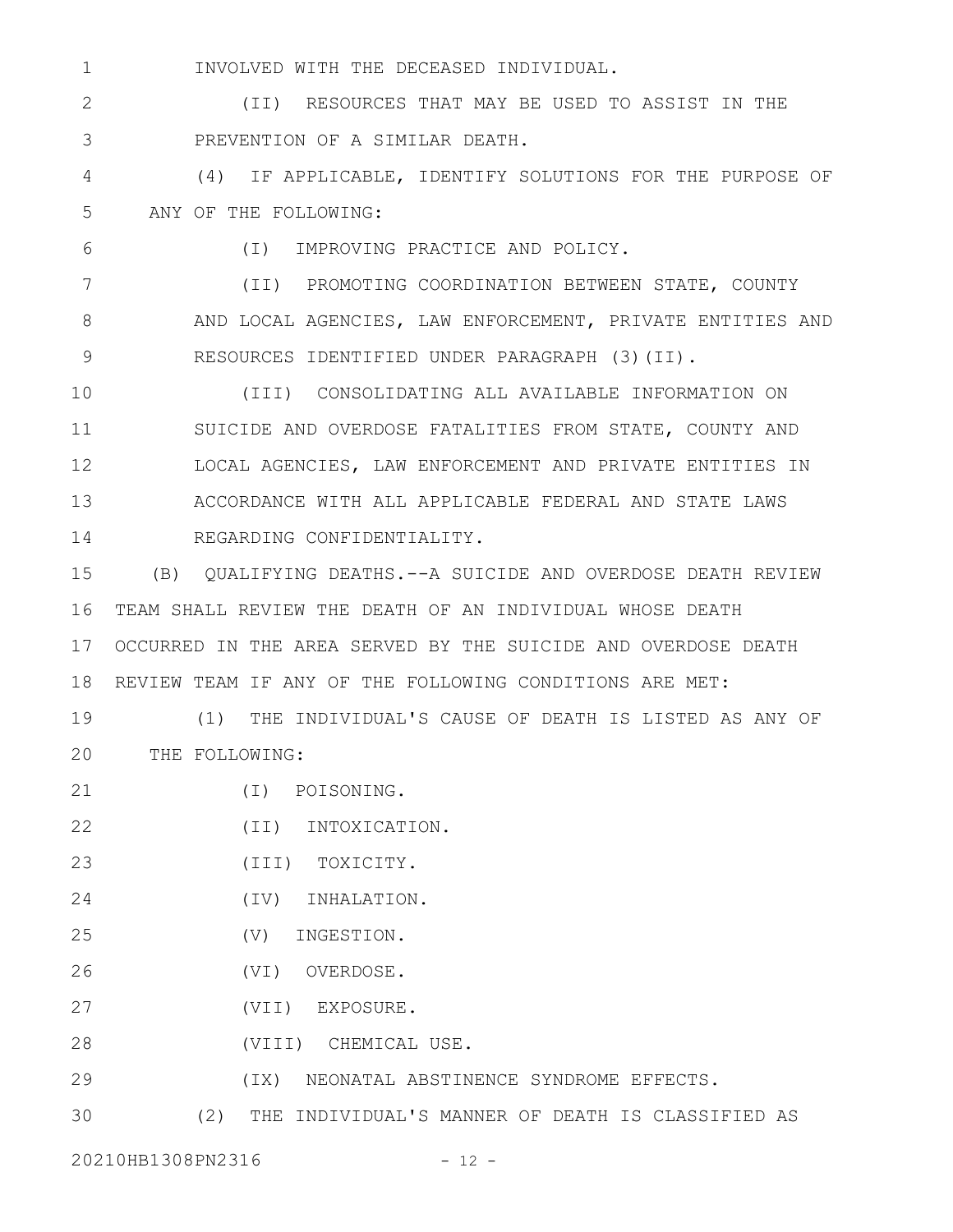ANY OF THE FOLLOWING: 1

(I) ACCIDENT. 2

3

(II) SUICIDE.

(III) UNDETERMINED. 4

(3) THE INDIVIDUAL'S MANNER OF DEATH IS CLASSIFIED AS NATURAL, BUT DRUG INTOXICATION OR EXPOSURE IS LISTED AS A CONTRIBUTING FACTOR. 5 6 7

(C) INTERVIEWS.--IF A SUICIDE AND OVERDOSE DEATH REVIEW TEAM OPTS TO CONTACT A FAMILY MEMBER OR CAREGIVER OF A DECEASED 10 INDIVIDUAL TO CONDUCT AN INTERVIEW WITH THE FAMILY MEMBER OR 11 CAREGIVER, THE SUICIDE AND OVERDOSE DEATH REVIEW TEAM SHALL DEVELOP PROTOCOLS FOR INITIATING THE CONTACT AND CONDUCTING THE INTERVIEW. THE PROTOCOLS SHALL BE BASED ON TRAUMA-INFORMED CARE PRINCIPLES AND ADDRESS ALL OF THE FOLLOWING: 8 9 12 13 14

(1) THE SUICIDE AND OVERDOSE DEATH REVIEW TEAM'S COLLECTION, USE AND DISCLOSURE OF INFORMATION AND RECORDS TO THE FAMILY MEMBER OR CAREGIVER. 15 16 17

(2) PROVIDING NOTICE TO THE FAMILY MEMBER OR CAREGIVER THAT THE INTERVIEW IS VOLUNTARY. 18 19

(3) ENSURING THAT INFORMATION ATTAINED FROM THE INTERVIEW IS CONFIDENTIAL. 20 21

(D) ANNUAL REPORT.--A SUICIDE AND OVERDOSE DEATH REVIEW TEAM SHALL PREPARE AN ANNUAL REPORT. THE LOCAL DEPARTMENT OF HEALTH SHALL POST THE ANNUAL REPORT UNDER THIS SUBSECTION ON THE LOCAL DEPARTMENT OF HEALTH'S PUBLICLY ACCESSIBLE INTERNET WEBSITE FOR THE PURPOSE OF EVALUATIONS, POLICY CONSIDERATIONS AND HEALTH CARE PROGRAM ENHANCEMENTS. THE ANNUAL REPORT UNDER THIS 27 28 SUBSECTION SHALL COMPLY WITH CONFIDENTIALITY REQUIREMENTS UNDER 29 SECTION 6(B). THE ANNUAL REPORT UNDER THIS SUBSECTION SHALL 30 INCLUDE ALL THE FOLLOWING INFORMATION: 22 23 24 25 26

20210HB1308PN2316 - 13 -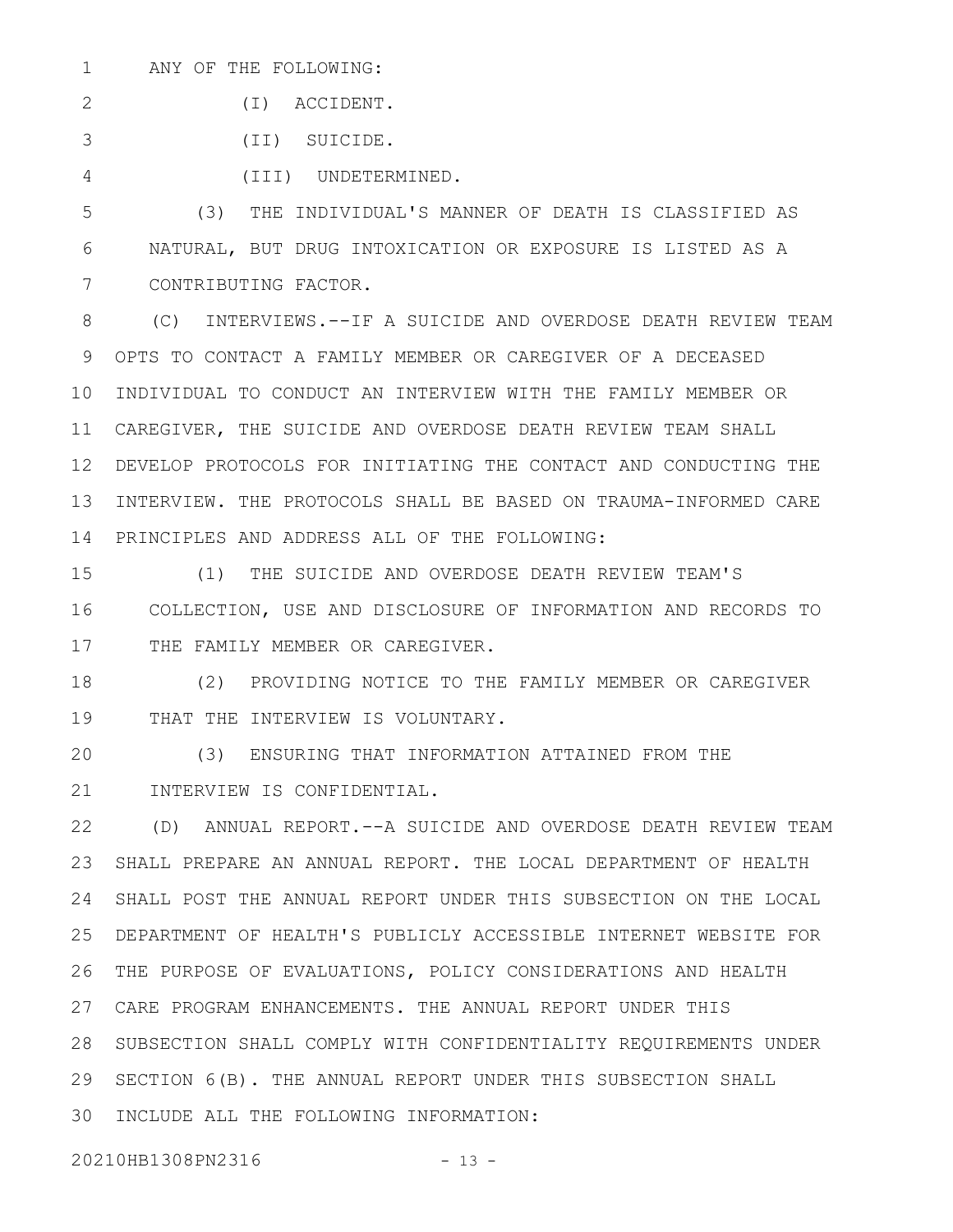(1) A SUMMARY OF THE AGGREGATED, NONINDIVIDUALLY IDENTIFIABLE FINDINGS OF THE SUICIDE AND OVERDOSE DEATH REVIEW TEAM FOR THE PREVIOUS YEAR. 1 2 3

(2) RECOMMENDATIONS TO IMPROVE SYSTEMS OF CARE AND COMMUNITY RESOURCES TO REDUCE FATAL SUICIDES AND OVERDOSES IN THE SUICIDE AND OVERDOSE DEATH REVIEW TEAM'S JURISDICTION. 4 5 6

(3) PROPOSED SOLUTIONS FOR INADEQUACIES IN THE SYSTEMS OF CARE. 7 8

(4) RECOMMENDATIONS TO IMPROVE SOURCES OF INFORMATION REGARDING THE INVESTIGATION OF REPORTED SUICIDES AND OVERDOSE FATALITIES, INCLUDING STANDARDS FOR THE UNIFORM AND CONSISTENT REPORTING OF FATAL SUICIDES AND OVERDOSES BY LAW ENFORCEMENT OR OTHER EMERGENCY SERVICE RESPONDERS WITHIN THE 13 SUICIDE AND OVERDOSE DEATH REVIEW TEAM'S JURISDICTION. 9 10 11 12 14

(5) RECOMMENDATIONS FOR IMPROVEMENTS TO STATE LAWS AND LOCAL PARTNERSHIPS, POLICIES AND PRACTICES TO PREVENT SUICIDE AND OVERDOSE FATALITIES. 15 16 17

SECTION 5. DUTIES OF DEPARTMENT. 18

THE DEPARTMENT, IN COLLABORATION WITH THE DEPARTMENT OF HUMAN 20 SERVICES AND THE DEPARTMENT OF DRUG AND ALCOHOL PROGRAMS, SHALL 21 HAVE ALL OF THE FOLLOWING DUTIES: 19

(1) ASSIST IN COLLECTING THE REPORTS OF A SUICIDE AND OVERDOSE DEATH REVIEW TEAM. 23 22

(2) PROVIDE TECHNICAL ASSISTANCE TO A SUICIDE AND OVERDOSE DEATH REVIEW TEAM IN CONDUCTING SUICIDE AND OVERDOSE DEATH REVIEWS. 24 25 26

(3) FACILITATE COMMUNICATION AMONG SUICIDE AND OVERDOSE DEATH REVIEW TEAMS. 27 28

(4) TRANSMIT AVAILABLE INFORMATION TO AN APPROPRIATE SUICIDE AND OVERDOSE DEATH REVIEW TEAM REGARDING A FATAL 29 30

20210HB1308PN2316 - 14 -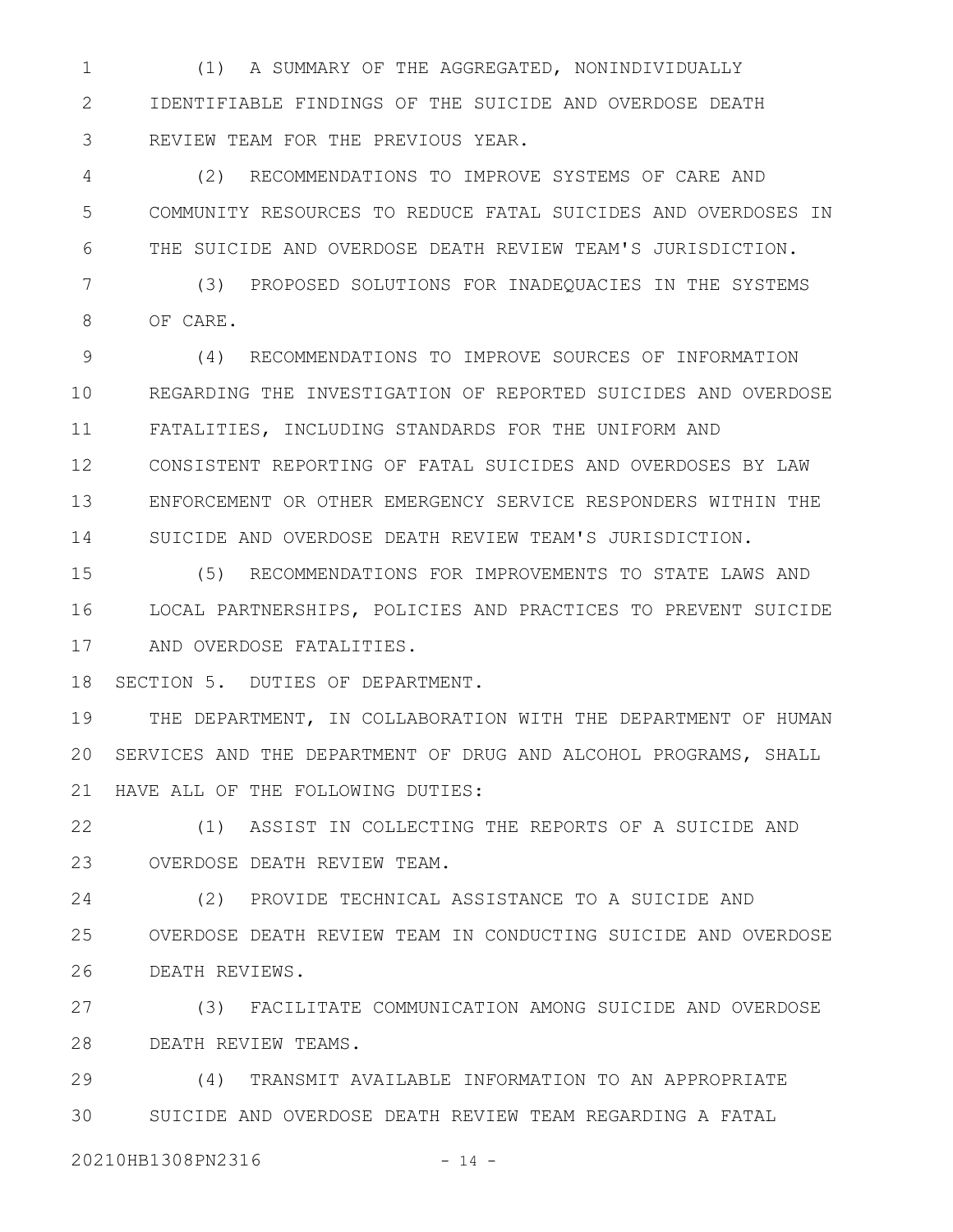SUICIDE OR OVERDOSE IN THE SUICIDE AND OVERDOSE DEATH REVIEW TEAM'S JURISDICTION, INCLUDING ALL OF THE FOLLOWING INFORMATION: 1 2 3

(I) THE DECEASED INDIVIDUAL'S AGE, RACE, GENDER, COUNTY OF RESIDENCE AND COUNTY OF DEATH. 4 5

(II) THE DATE, MANNER, CAUSE AND SPECIFIC CIRCUMSTANCES OF THE SUICIDE OR OVERDOSE DEATH AS RECORDED ON THE DECEASED INDIVIDUAL'S COMPLETED DEATH CERTIFICATE. 6 7 8 9

(5) PROVIDE A SUICIDE AND OVERDOSE DEATH REVIEW TEAM ACCESS TO ALL OF THE FOLLOWING: 10 11

(I) INFORMATION AND RECORDS MAINTAINED BY A HEALTH CARE PROVIDER REGARDING A DECEASED INDIVIDUAL'S PHYSICAL HEALTH, MENTAL HEALTH AND SUBSTANCE USE DISORDER TREATMENT. 12 13 14 15

(II) ANY RELEVANT INFORMATION AND RECORDS MAINTAINED BY A STATE OR LOCAL AGENCY, INCLUDING ANY OF THE FOLLOWING: 16 17 18

(A) A DECEASED INDIVIDUAL'S CRIMINAL HISTORY RECORDS AND RECORDS OF PROBATION AND PAROLE IF THE TRANSMISSION OF THE RECORDS DOES NOT AFFECT AN ONGOING CRIMINAL INVESTIGATION. 19 20 21 22

(B) A DECEASED INDIVIDUAL'S ACCESS TO VARIOUS LETHAL MEANS, SOCIAL SERVICE RECORDS, SCHOOL RECORDS, EDUCATIONAL HISTORIES AND DISCIPLINARY OR HEALTH RECORDS GENERATED BY A LOCAL SCHOOL SYSTEM, AND CORONER OR MEDICAL EXAMINER RECORDS, INCLUDING AUTOPSY AND TOXICOLOGY REPORTS. 23 24 25 26 27 28

(C) ANY OTHER RECORD CONCERNING THE ASSESSMENT, CARE, DIAGNOSIS, NEAR DEATH OR TREATMENT OF A 29 30

20210HB1308PN2316 - 15 -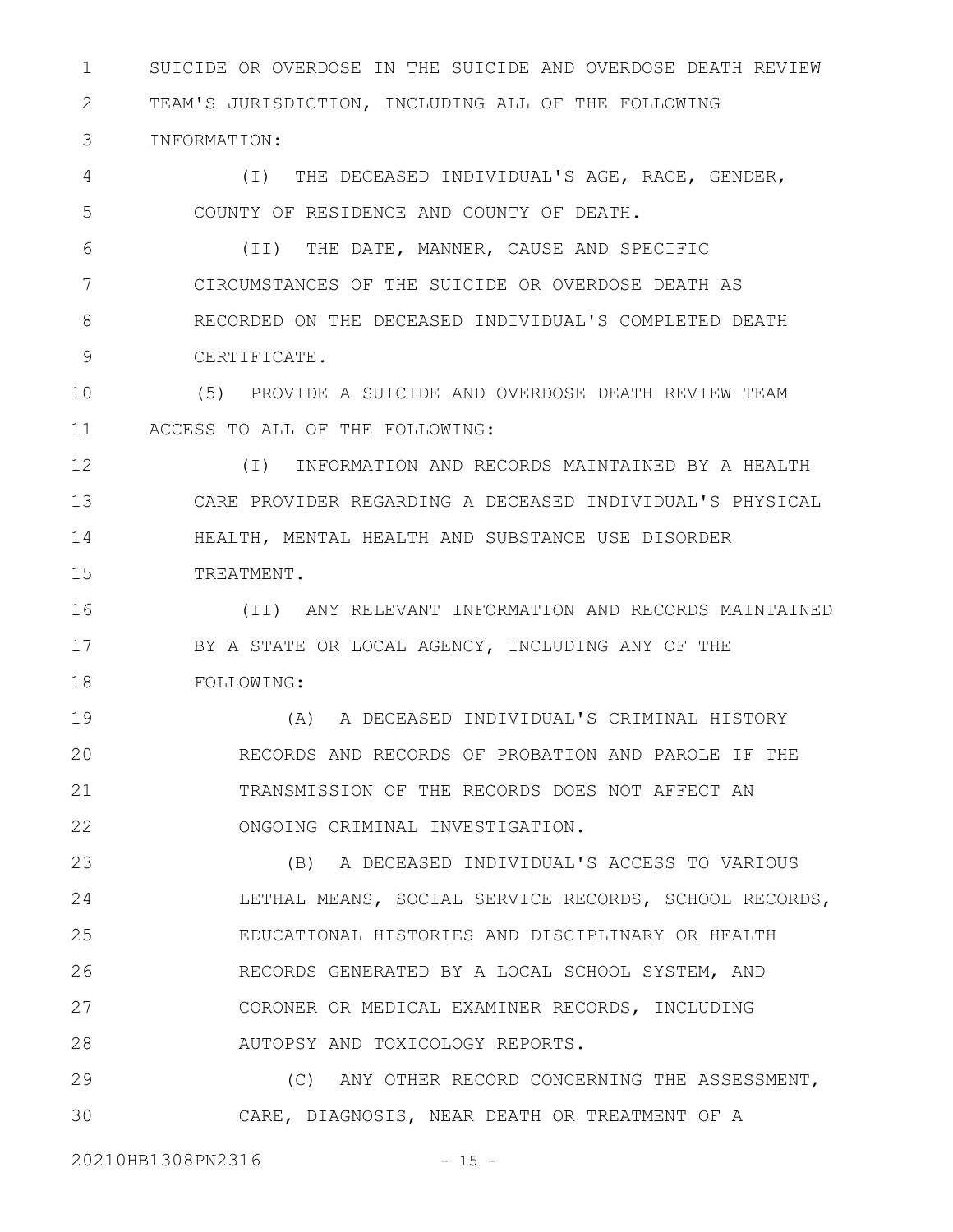1

DECEASED INDIVIDUAL.

(6) PROMULGATE REGULATIONS NECESSARY TO IMPLEMENT THIS ACT. 2 3

SECTION 6. CONFIDENTIALITY OF SUICIDE AND OVERDOSE DEATH REVIEW TEAM RECORDS. 4 5

(A) MEETINGS.--A SUICIDE AND OVERDOSE DEATH REVIEW TEAM MEETING SHALL BE CLOSED TO THE PUBLIC AND INFORMATION DISCUSSED AT THE MEETING SHALL BE CONFIDENTIAL. 6 7 8

(B) RECORDS.--THE PROCEEDING, RECORDS AND OPINIONS OF A 10 SUICIDE AND OVERDOSE DEATH REVIEW TEAM MAY NOT BE DISCLOSED 11 UNDER THE ACT OF FEBRUARY 14, 2008 (P.L.6, NO.3), KNOWN AS THE 12 RIGHT-TO-KNOW LAW. THE PROCEEDINGS, RECORDS AND OPINIONS OF A 13 SUICIDE AND OVERDOSE DEATH REVIEW TEAM SHALL BE CONFIDENTIAL AND 14 MAY NOT BE SUBJECT TO DISCOVERY, SUBPOENA OR INTRODUCTION INTO EVIDENCE IN A CRIMINAL OR CIVIL PROCEEDING. A MEMBER OF A 15 16 SUICIDE AND OVERDOSE DEATH REVIEW TEAM MAY NOT BE QUESTIONED IN 17 A CRIMINAL OR CIVIL PROCEEDING REGARDING INFORMATION PRESENTED 18 IN OR OPINIONS FORMED AS A RESULT OF A MEETING OF THE SUICIDE AND OVERDOSE DEATH REVIEW TEAM. NOTHING IN THIS SUBSECTION SHALL 19 BE CONSTRUED TO PREVENT A MEMBER OF A SUICIDE AND OVERDOSE DEATH 20 REVIEW TEAM FROM TESTIFYING IN A CRIMINAL OR CIVIL PROCEEDING TO 21 22 INFORMATION OBTAINED INDEPENDENTLY OF THE SUICIDE AND OVERDOSE DEATH REVIEW TEAM OR TO INFORMATION WHICH IS PUBLICLY AVAILABLE. 23 SECTION 7. CRIMINAL AND CIVIL LIABILITY PROTECTIONS**.** 9 24

(A) CONFIDENTIALITY.--A MEMBER OF A SUICIDE AND OVERDOSE DEATH REVIEW TEAM MAY DISCUSS CONFIDENTIAL MATTERS DURING A MEETING OF THE SUICIDE AND OVERDOSE DEATH REVIEW TEAM. THE FOLLOWING SHALL APPLY: 28 25 26 27

(1) A MEMBER OF A SUICIDE AND OVERDOSE DEATH REVIEW TEAM SHALL COMPLY WITH APPLICABLE FEDERAL AND STATE LAWS REGARDING 20210HB1308PN2316 - 16 -29 30